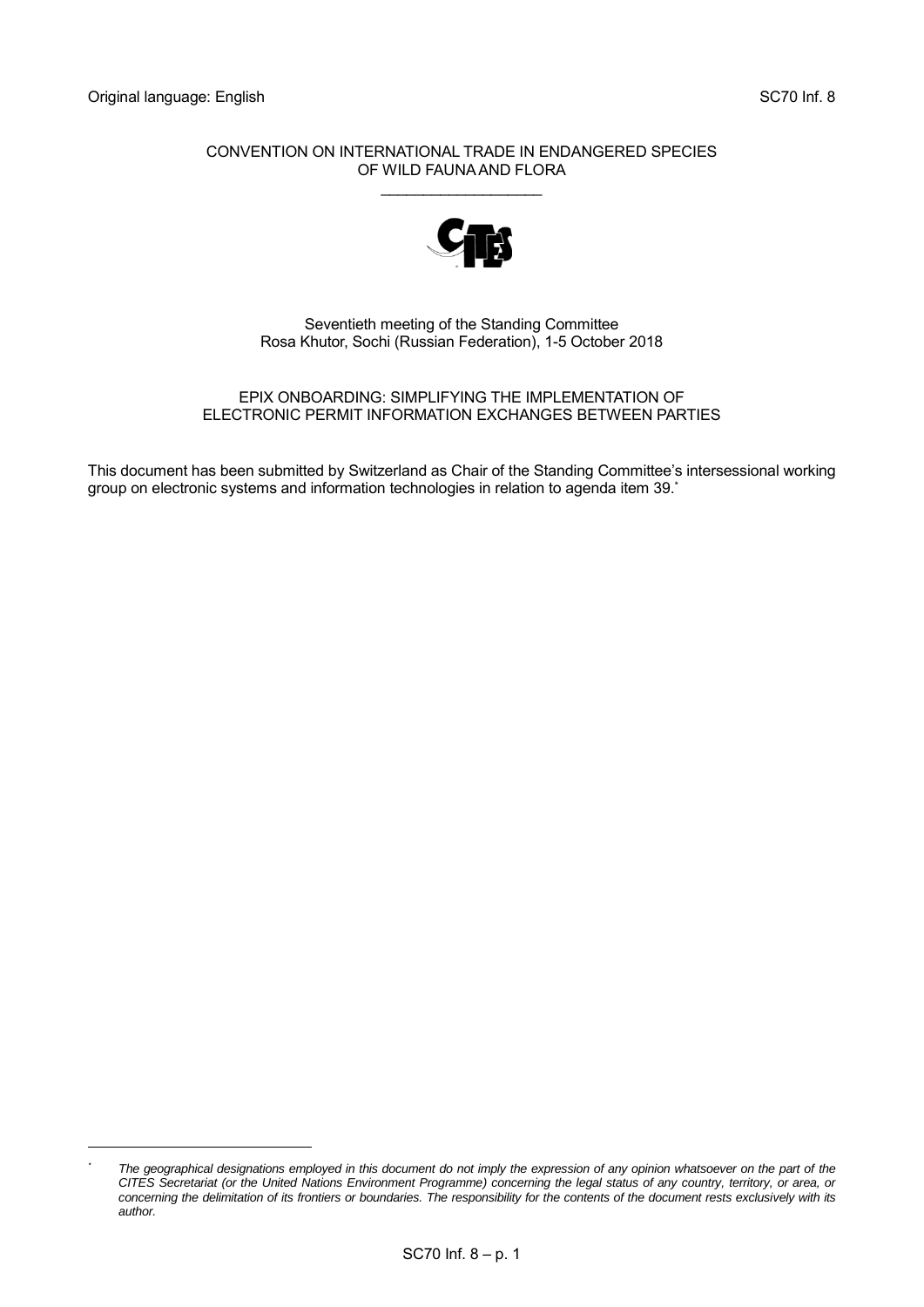# EPIX Onboarding: Simplifying the implementation of Electronic Permit Information Exchanges between Parties

### **Terms used in the document**

| Candidate (Party) | Party that wishes to establish EPIX exchange with other Parties<br>that already engage in EPIX    |
|-------------------|---------------------------------------------------------------------------------------------------|
| Sponsor (Party)   | An EPIX club member that supports the Candidate in the<br>onboarding process                      |
| EPIX club         | All Parties that completed the onboarding process and already<br>exchange EPIX with other Parties |

## Background

-

Electronic Permit Information eXchange (EPIX) is the exchange of electronic CITES permits and related information between CITES Parties using CITES recommended standards for this exchange. EPIX replaces exchange of paper permits between these Parties.

The electronic information is exchanged directly between Parties (Point to Point exchanges). This means that a new Party that intends to implement electronic exchanges with other Parties needs to establish and test these interchanges with all other Parties. This can cause undue workload, both on the side of the Candidate Party and on the side of the Parties that have already established EPIX exchanges, in particular as the number of Parties that exchange permits in electronic format increases<sup>1</sup>.

The EPIX onboarding process described in in this paper aims to simplify the onboarding of a new Party by implementing a simplified onboarding process which requires only one test between the Candidate Party and one established EPIX Party. This reduces workload and costs both for the established EPIX members and for the onboarding Party and leads to a simplified and standardized accession process.

This document is drafted at a very early time in EPIX implementation. As more experience with EPIX becomes available this document will have to be revised and further developed. Further revisions of this document will be managed by the EPIX club members with the support of the Secretariat.

<sup>&</sup>lt;sup>1</sup> If N is the number of Parties that exchange electronic Permits with each other and the implementation would require that each Party *tests the exchange with each other Party then the number of tests required is N(N-1)*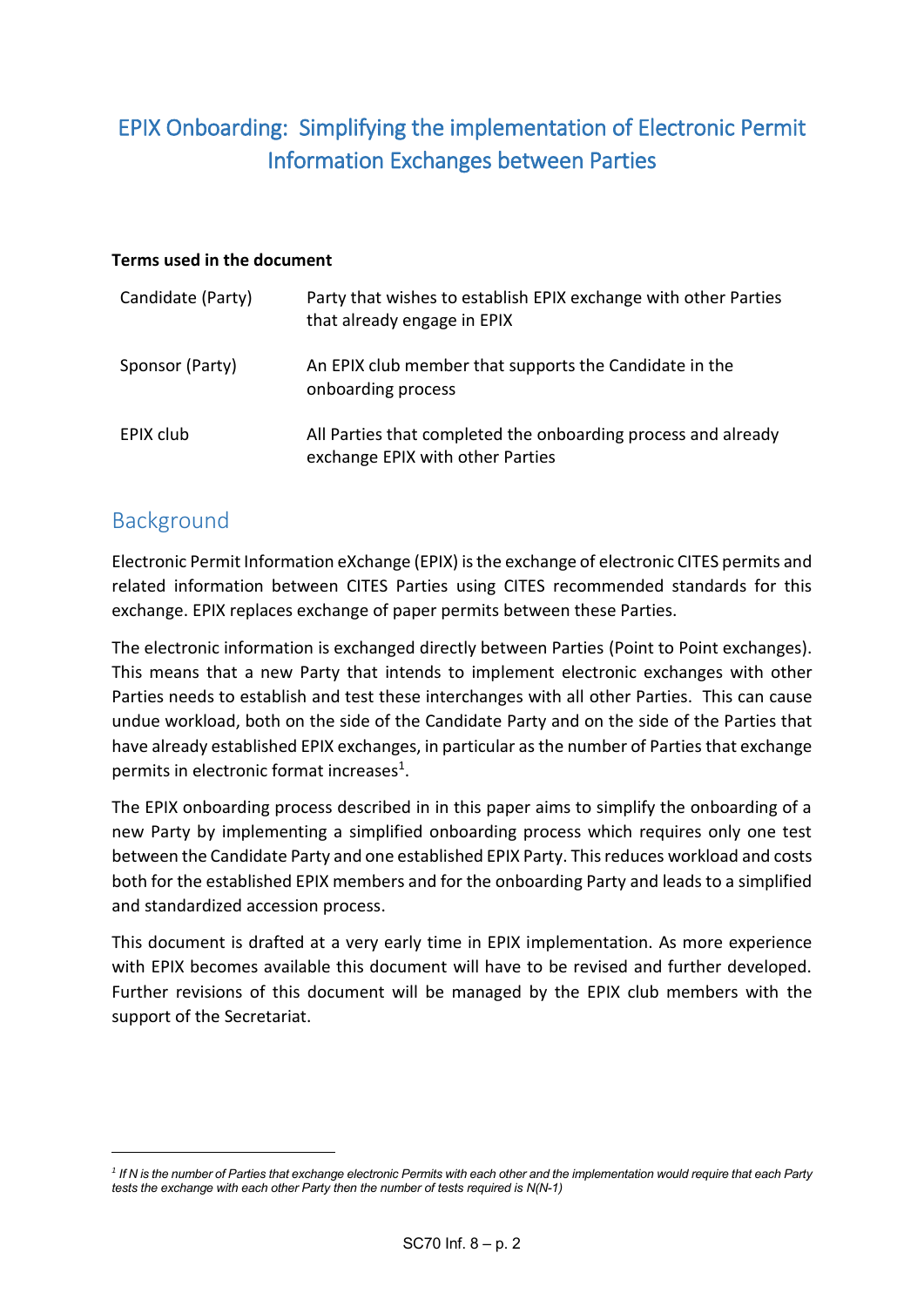Parties should be aware that participation in the EPIX onboarding process as described in this document is entirely voluntary. Parties may at any time establish electronic permit exchanges based on rules and procedures set out in bilateral agreements<sup>2</sup>.

### Overview

-

The EPIX onboarding process is based on 3 Phases: Preparation, takeoff and operation

- During the preparation the Candidate Party completes all technical and organizational steps required prior to engage and test EPIX exchanges with the Sponsor. The outcome of this phase is an EPIX engagement report that is the basis for the takeoff test.
- The takeoff tests is a series of structured technical and functional tests between the Candidate and the Sponsor. The results of the takeoff tests are documented in a protocol.
- On the basis of the takeoff protocol the Candidate Party will conclude EPIX interchange agreements<sup>3</sup> with other EPIX Club Members.

EPIX onboarding is established on the following principles:

- Onboarding starts with a preparatory phase between the Secretariat and the Candidate Party. This phase does not draw on resources of club member Parties.
- Tests between Candidate and Sponsor will start after completion of the preparatory phase when the Candidate is ready for EPIX data exchanges.
- Tests between Candidate and Sponsor are exemplary, i.e. the Sponsor tests the exchange on behalf of all other club members
- On successful completion of the test the Candidate becomes a club member and a potential future Sponsor for other Candidate Parties
- Club Members will review on a regular basis documents and procedures for onboarding to incorporate lessons learned

## EPIX Onboarding Phases: Preparation Phase

The Preparation Phase supports the Candidate Party in its preparation for EPIX with the objective to reduce time and costs and ensure the best possible initial condition for the takeoff tests. .

The Secretariat is the focal point to support the Candidate Party in the preparatory process. The role of the Secretariat is to ensure that the Candidate Party is aware of the activities and

*<sup>2</sup> Conf. 12.3 (Rev. CoP17) states that there is no obligation of Parties to issue CITES permits and certificates in electronic format and that the exclusive use of electronic permits between Parties requires a specific agreement between these Parties.* 

*<sup>3</sup> An interchange agreement (MoU) between two Parties exchanging electronic permit information is required by Conf. 12.3 (Rev. CoP17) RECOGNIZING that Parties issuing permits or certificates in electronic formats will need to issue them also in paper format unless specific agreement has been reached with other affected Parties;*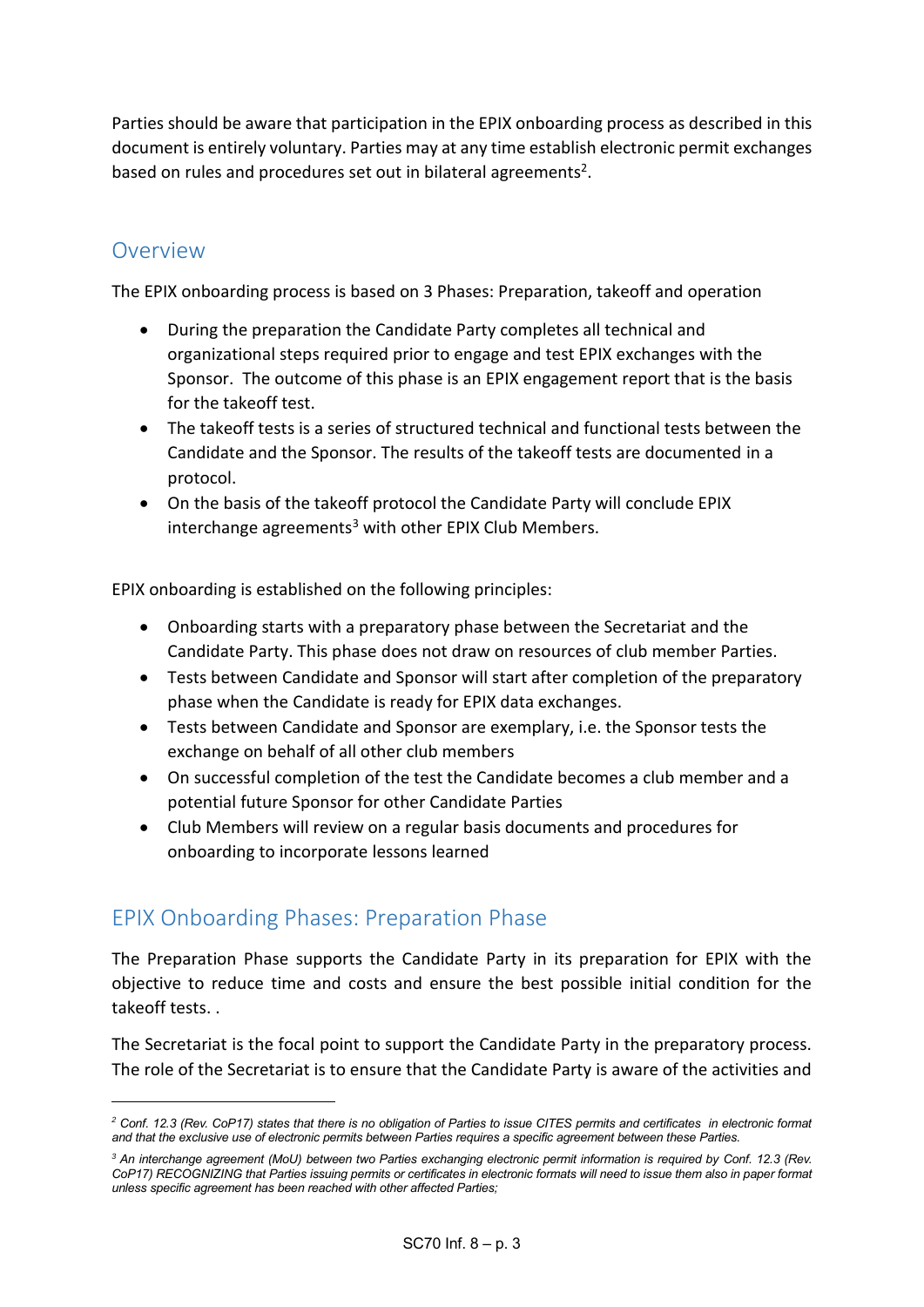requirements relating to EPIX exchange and that all preparatory conditions are met before takeoff testing is started.

The Preparatory Phase has a managerial and a technical track. The managerial track includes understanding and agreement of EPIX objectives, activities, resource requirements, responsibilities, project schedule and outcomes. The technical track include system development, electronic permit exchanges with national Customs, standards and conformance tests and documentation of permit processes.

A more detailed description of the activities in the Preparation Phase is described in Annex 1 of this document.

### EPIX Onboarding Phases: Takeoff Phase

The Takeoff Phase is a series of structured technical and functional tests between the Candidate and the Sponsor which builds on the outcomes of the Engagement report.

During this phase messages are exchanged to test a set of standard CITES permit use case scenarios such as issuance of a permit, inquiring the status of a permit, cancellation of a permit, adjustment of actual quantities, etc.

The scope of the Takeoff tests and their results are reported in a Takeoff protocol. This protocol will also include any specifications in EPIX exchanges with the Candidate Party, for example use of national Single Window or Customs services, specific permit processes of the Candidate Party, business processes that are not handled electronically, etc.

The Sponsor will summarize the findings of the Takeoff phase in a recommendation to the Candidate Party.

A more detailed description of the activities in the Takeoff Phase is described in Annex 2 of this document.

## EPIX Onboarding Phases: Operation Phase

-

On the basis of the takeoff protocol the Candidate Party will conclude EPIX Interchange Agreements<sup>4</sup> with EPIX Club Members. The Interchange Agreement sets out the rules <sup>5</sup>for the exchange of permit information between the Parties. The CITES Working Group on Electronic Systems and Information Technologies intends to develop a template of an EPIX Interchange Agreement.

*<sup>4</sup> Interchange agreement between two EPIX Parties are required through Conf. 12.3 (Rev. CoP17) RECOGNIZING that Parties issuing permits or certificates in electronic formats will need to issue them also in paper format unless specific agreement has been reached with other affected Parties;*

*<sup>5</sup> For a model of an Interchange Agreement see UN/CEFACT Recommendation 26, http://tfig.unece.org/contents/recommendation-26.htm*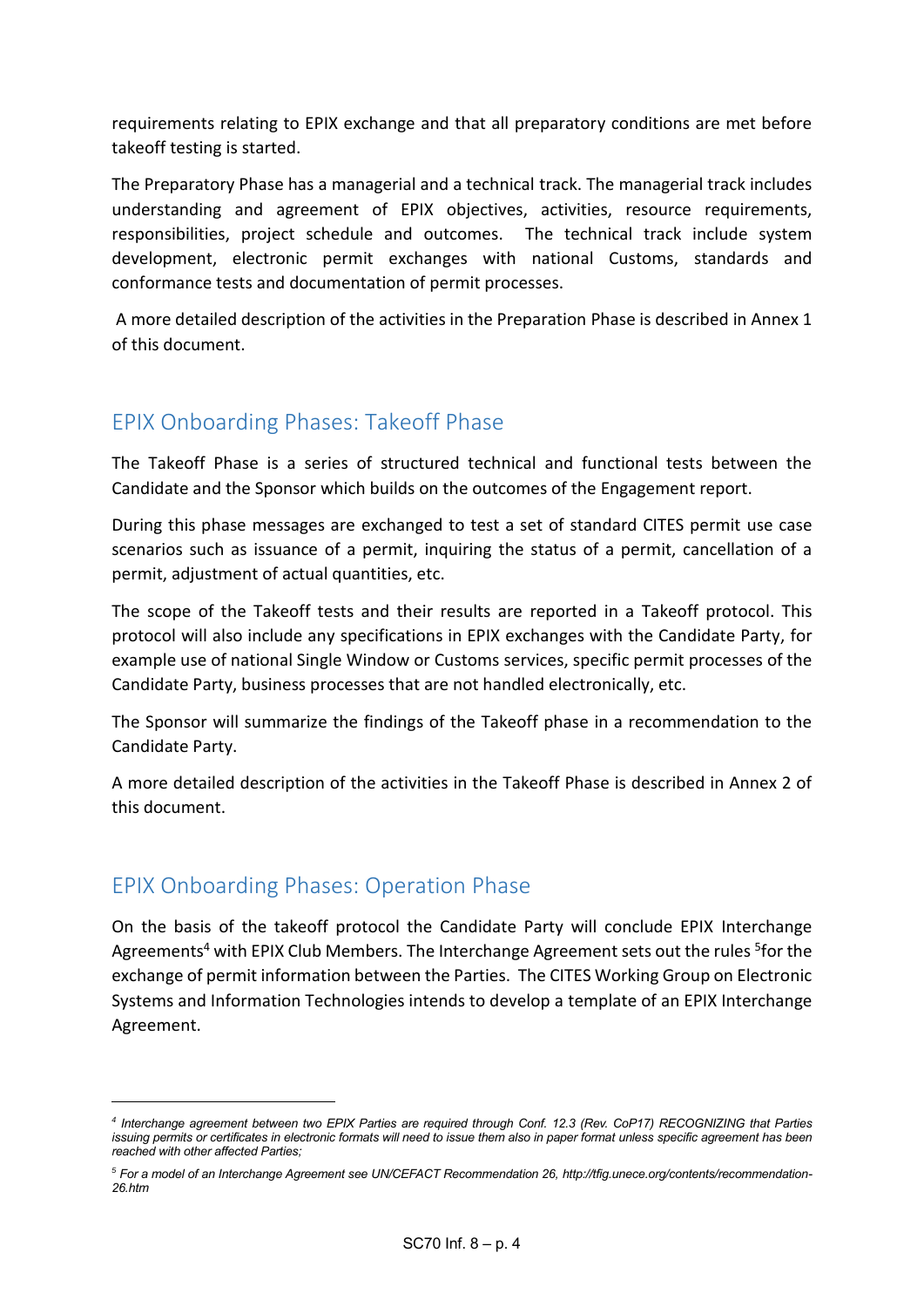While the EPIX Engagement and Takeoff reports constitute a proof of readiness for the Candidate Party, it is entirely up to Parties to conclude an EPIX Interchange Agreement and engage in electronic exchanges of Permits.

The Parties will send a copy of interchange agreements they have concluded to the Secretariat for publication on the CITES Website.

A more detailed description of the content of an Interchange agreement is provided in Annex 3 of this document.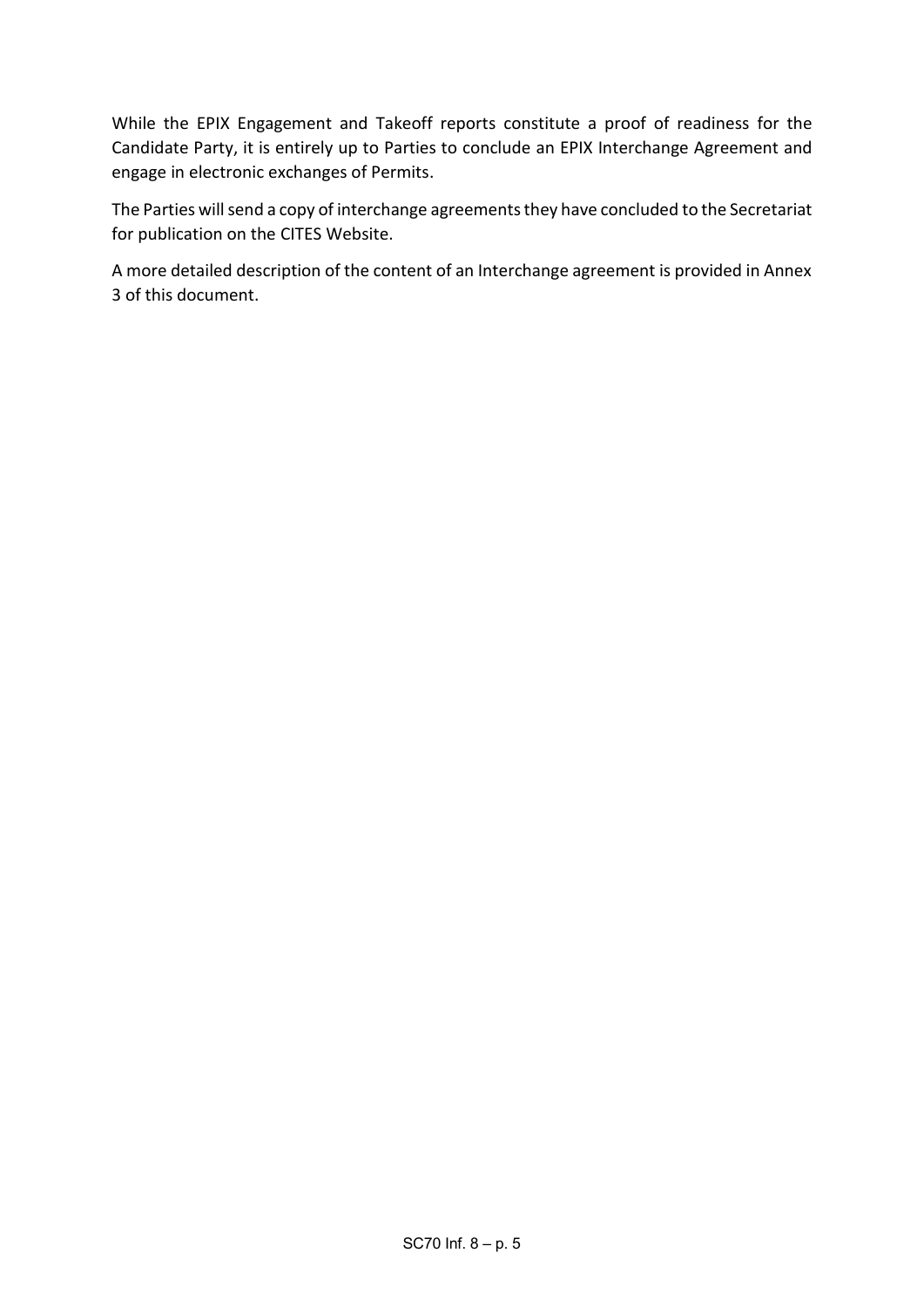### **Annex 1 Preparation Phase**

Managerial track:

- General understanding of EPIX; architecture, principles, standards, national **requirements**
- Current state of EPIX: What are other Parties doing, Implemented and planned EPIX exchanges, EPIX standards and working documents, latest developments
- EPIX national scoping:
	- o What are the national objectives and priorities for EPIX
	- o Who are priority Parties for the exchange
	- o Assessment of national readiness (technical/managerial)
	- o Gap analysis: What needs to be done?
	- o Resource analysis: What can be done?
	- o Scoping document: objectives, outcomes, benefits, costs
- Organization of Preparatory Phase
	- o Managerial and technical focal points
	- o Regular steering meetings and communication methods
	- o Reporting
- Assessment
	- o High level description of current permit processes (as-is situation)
	- o Description of electronic workflows under EPIX (to-be situation)
	- o List of activity areas
- Time and resource management
	- o Budget planning
	- o Time planning
	- o Definition of milestones and outcomes
- EPIX engagement report
	- o Checklist for EPIX engagement report
	- o Review of implementation of the Review Phase
	- o Submission of the report to the Secretariat
	- o Review and final joint report

Technical track:

- Ensure that technical team understands all EPIX standards and documents and has access to latest documents
- Mapping of to-be situation into software requirements and changes
- Technical implementation plan
- Development of a test plan and protocol
- Development of a test bed and XML messages (electronic Permits)
- eCITES XML conformance testing (GEFEG Schema validator)
- Checklist and report on of test protocol for Engagement report